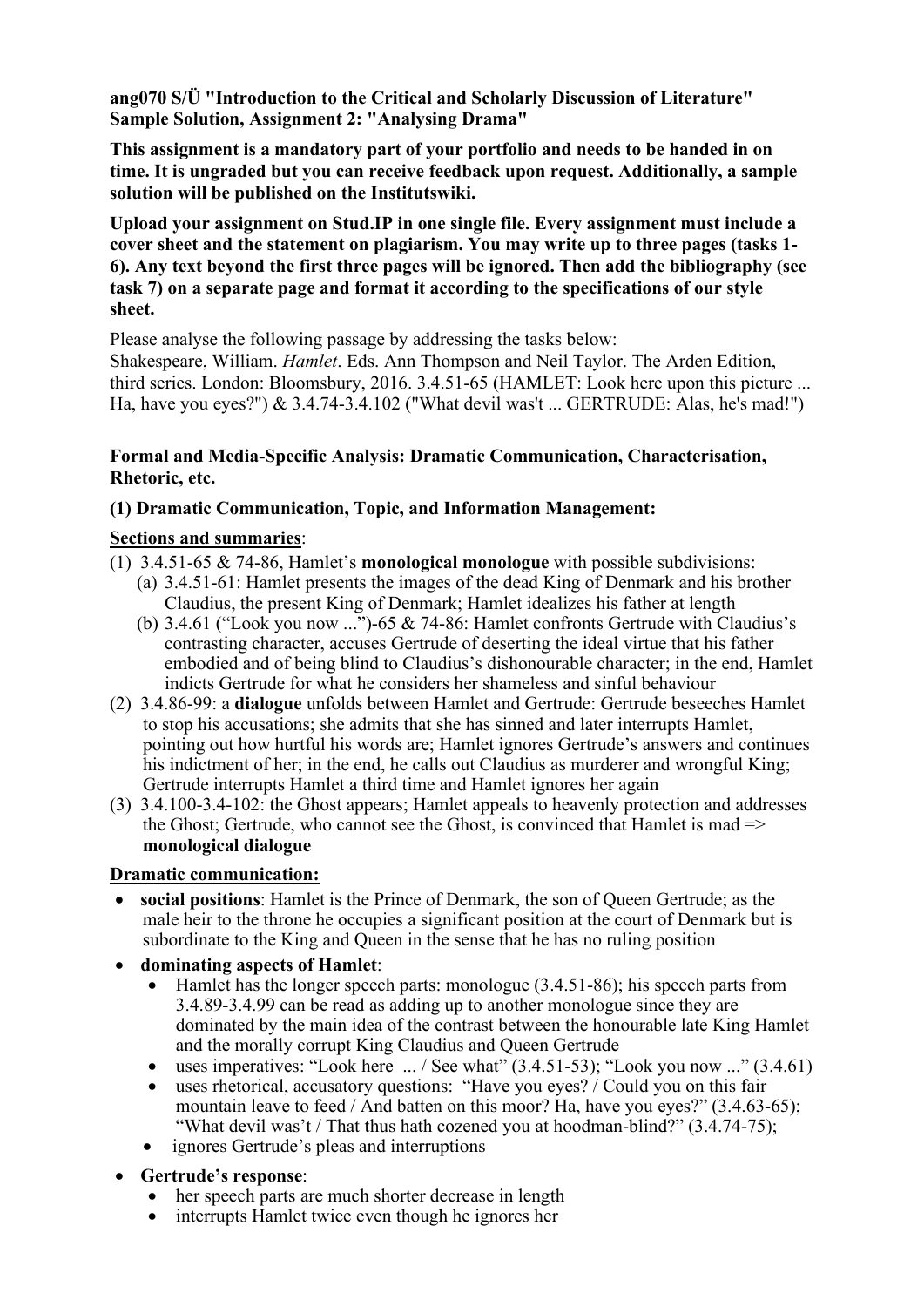- draws her own conclusion about Hamlet in the end: "Alas, he's mad!" (3.4.102)
- discussion of **dialogical and/or monological tendencies**
	- strong monological tendencies throughout Hamlet's monologue and in the dialogue
	- Gertrude's response and interruptions show her resistance to his domination
	- $\bullet$  once the Ghost appears (3.4.100-102), each of the two is occupied with their own concerns and/or the communication collapses => **monological dialogue**

#### **Information management:**

- **discrepant awareness**: the audience and Hamlet know that the Ghost haunts Hamlet until his murder will have been revenged; the audience also knows that Hamlet is not mad as Gertrude assumes; furthermore, the audience knows that Claudius sees Hamlet's presence at court as a threat and wants him to leave for England, whereas Gertrude seems more focused on finding out what ails Hamlet

- **dramatic irony**: when Gertrude interrupts Hamlet with the words "O speak to me no more! / These words like daggers enter in my ears" (3.4.92-93), unbeknownst to her, Hamlet fulfils, perhaps even surpasses, one of the requests of the Ghost: "[...] leave [your mother] to heaven / And to those thorns that in her bosom lodge / To prick and sting her" (1.5.85-88).

# **(2) Characterisation:**

# **1. Hamlet**

- **grieving:** *figural implicit verbal behaviour*; Hamlet's idealizing of his father shows his grief: "See what a grace was ..." (3.4.53); "This was your husband" (3.4.61)
- **enraged, morally disgusted, revengeful:** *figural implicit verbal behaviour*; Hamlet contrasts the virtue of his dead father with the "mildewed" (3.4.62) character of Claudius; the former King as "this fair mountain" (3.4.64) with Claudius's "moor" (3.4.65); he shows his moral disgust also toward Gertrude when he questions her blindness regarding this contrast: "Have you eyes? / Could you on this fair mountain leave to feed / And batten on this moor? Ha, have you eyes?"  $(3.4.63-65)$  and "What devil was't / That thus hath cozened you at hoodmanblind?" (3.4.75); he then lists her misdirected senses: "Eyes without feeling, feeling without sight, [...]" (3.4.76-79); he judges what he considers his mother's undue sexuality: "Rebellious hell, / If thou canst mutine in a matron's bones, / [...] / Since frost itself as actively doth burn" (3.4.80-86)
- **accusatory** of Claudius and Gertrude's quick and, because of his father's murder, wrongful marriage: *figural implicit verbal behaviour*; Hamlet's use of imperatives and rhetorical questions (see above) and: "Nay, but to live / In the rank sweat of an enseamed bed / Stewed  $\left[\ldots\right]$  / Over the nasty sty –" (3.4.89-92)
- **aggressive, rude, domineering**: *figural implicit verbal behaviour*; he ignores Gertrude's appeals and her interruption; he enumerates her and Claudius's sins with differing images of sex, dirt ("Over the nasty sty," 3.4.92), and crime ("A murderer and a villain, / [...] / A cutpurse ... / That from a shelf the precious diadem stole / And put it in his pocket," 3.4.94-99)
- **hurtful, verbally abusive, hostile to the point of being misogynist: (1)** *figural implicit verbal behaviour*; the manner in which he condemns Gertrude as "a matron" in whose "bones" "[r]ebellious hell," i.e. sensuality, resides despite the "frost," i.e. her age, characterizes Hamlet as hostile to the point of being misogynist; his enumeration of adjectives such as "rank," "enseamed," "nasty" emphasize his verbally abusive behaviour toward Gertrude; **(2)** *figural explicit commentary by Gertrude in a dialogue in prasentia*: "O speak to me no more! / These words like daggers enter in my ears" (3.4.92-93).
- **deceptive, dishonest:** *figural implicit verbal behaviour*; Hamlet's aggression is in keeping with his acting the madman
- **in need of heavenly protection:** *figural explicit self-commentary in dialogue*; "Save me and hover o'er me with your wings, / You heavenly guards!" (3.4.100)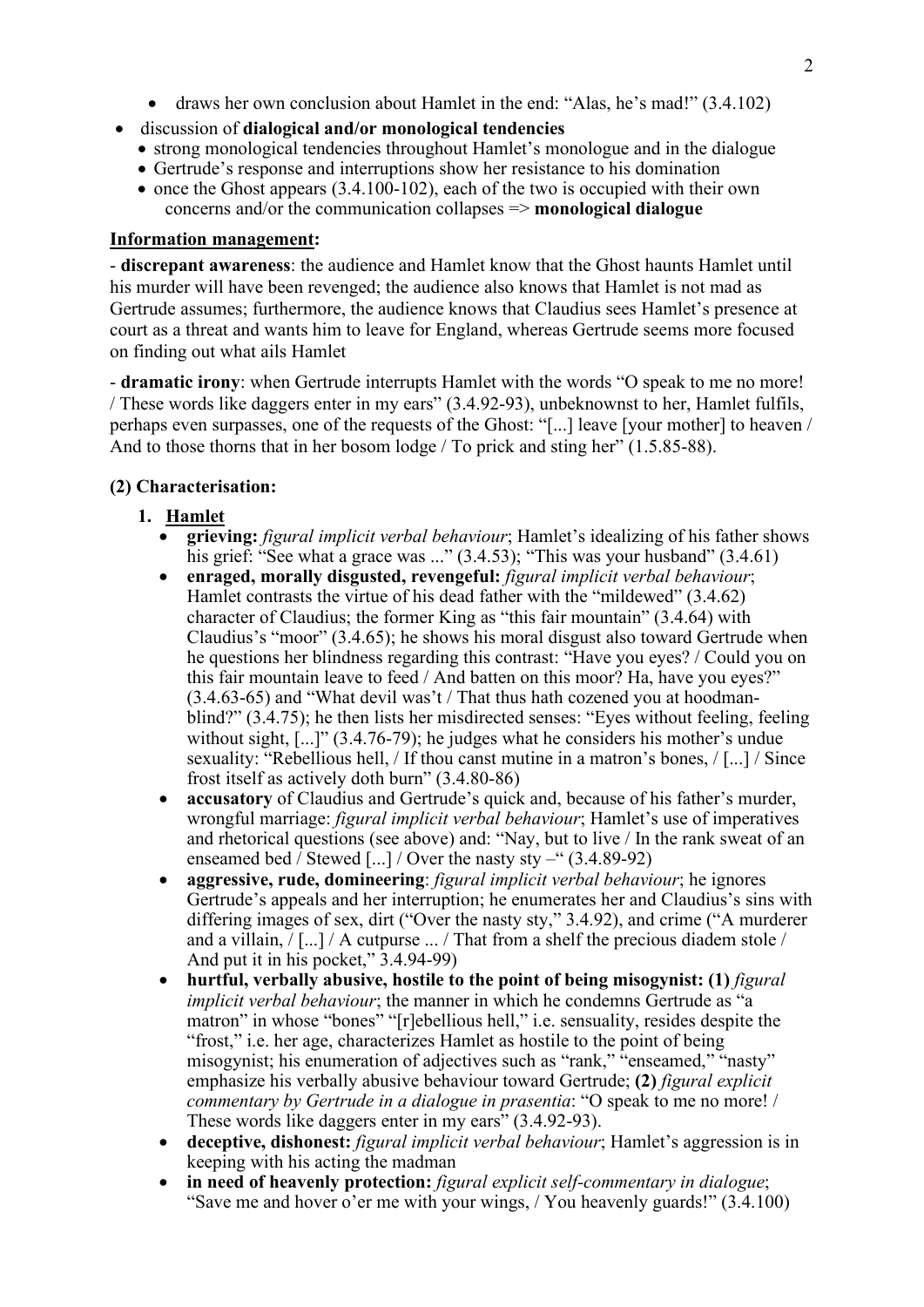- **distracted** by the Ghost's appearance: *figural implicit verbal behaviour*; he stops his accusations and asks the Ghost: "What would your gracious figure?" (3.4.101)
- **dear, beloved, kind:** *figural explicit commentary by Gertrude in a dialogue in praesentia*; "sweet Hamlet" (3.4.94)
- **makes Gertrude feel guilty:** *figural explicit commentary by Gertrude in a dialogue in praesentia*; "Thou turn'st my very eyes into my soul" (3.4.87)

## **2. Gertrude**

- **blind to virtue, morally corrupt:** *figural explicit commentary by Hamlet in a dialogue in praesentia*; "Have you eyes? [...] Ha, have you eyes? / [...] What devil was'it / That thus has cozened you at hoodman-blind? / Eyes without feeling, [...] Or but a sickly part of one true sense / Could not so mope" (3.4.63-87);
- **shameless, lustful, filled with inappropriate sexual desire:** "O shame, where is thy blush?" and "Rebellious hell [...]" (3.4.79-86); strictly speaking *figural explicit commentary* does not quite fit because Hamlet addresses "shame" and "rebellious hell," but clearly Hamlet judges her behaviour; hence *figural explicit commentary by Hamlet in a dialogue in praesentia* works; also: "to live / In the rank sweat of [...] Over the nasty sty –"  $(3.4.89-92)$
- **an old woman:** *figural explicit commentary by Hamlet in a dialogue in praesentia*; "in a matron's bones" vs. "youth"  $(3.4.82)$  and "frost itself"  $(3.4.85)$
- **beseeching, imploring:** *figural implicit verbal behaviour*; "O Hamlet, speak no more" (3.4.86); "O speak to me no more! [...] No more, sweet Hamlet." (3.4.92-94)
- **confessing to be sinful, guilty of sin:** *figural explicit self-commentary in a dialogue*: "[in my soul] I see such black and grieved spots / As will leave there their tinct" (3.4.88-89);
- **hurt** by Hamlet's accusations: *figural explicit self-commentary in a dialogue*: "These words like daggers enter in my ears" (3.4.93)
- **gentle, without aggression:** *figural implicit verbal behaviour*; by appealing to Hamlet's gentle, filial side: "sweet Hamlet" (3.4.94)
- **active, showing agency** in that she talks back to Hamlet and interrupts him twice: *figural implicit verbal behaviour*; "O Hamlet, speak no more," etc.
- **concerned, grieved**: *figural implicit verbal behaviour*; "Alas, he's mad!" (3.4.101)
- **3.** *Authorial implicit* characterization of **Hamlet and Gertrude by contrast**, specifically Hamlet's **aggressive, hurtful** features as opposed to Gertrude's **imploring, gentle** manner toward her "sweet" (3.4.94) Hamlet

## **(3) Rhetoric**

Both Hamlet and Gertrude use rhythmicized speech, i.e. blank verse, which is interrupted by Gertrude's exclamations "No more!" and "Alas, he's mad!"

(1) (a) 3.4.51-61: **genus demonstrativum;** ample use of metaphors and similes which idealize the late King Hamlet as radiant god and godlike: "Hyperion's curls, the front of Jove himself, / An eye like Mars [...], / A station like the herald Mercury / [...] A combination and a form indeed / Where every god did seem to set his seal [...]" (3.4.54- 60); Hamlet uses **ethos** and **pathos** to underline the honour and heroism of the late King Hamlet => a **combination of genus medium and genus grande** (b) 3.4.61 ("Look you now ...")-65 & 74-86: **genus iudicale** with similes ("like a mildewed ear blasting [...]," 3.4.62-63) and metaphors ("Could you on this fair mountain leave to feed / And batten on this moor?", 3.4.64-65) to contrast Hamlet and Claudius; the metaphor "What devil [...] hath cozened you at hoodman-blind?" (3.4.64-75) and synechdoches ("Eyes without feeling, feeling without sight, / Ears without [...] / Could not so mope" (3.4.74-79), which illuminate Gertrude's lack of respect and sincerity regarding her late husband's death; the metaphors "Rebellious hell, / If thou canst mutine in a matron's bones, / To flaming youth let virtue be as wax [...] / Since frost itself as actively doth burn / And reason pardons will" (3.4.80-86) amplify Gertrude's sensuality as violent and sinful; her age (see "matron" and "frost") makes her desire all the more